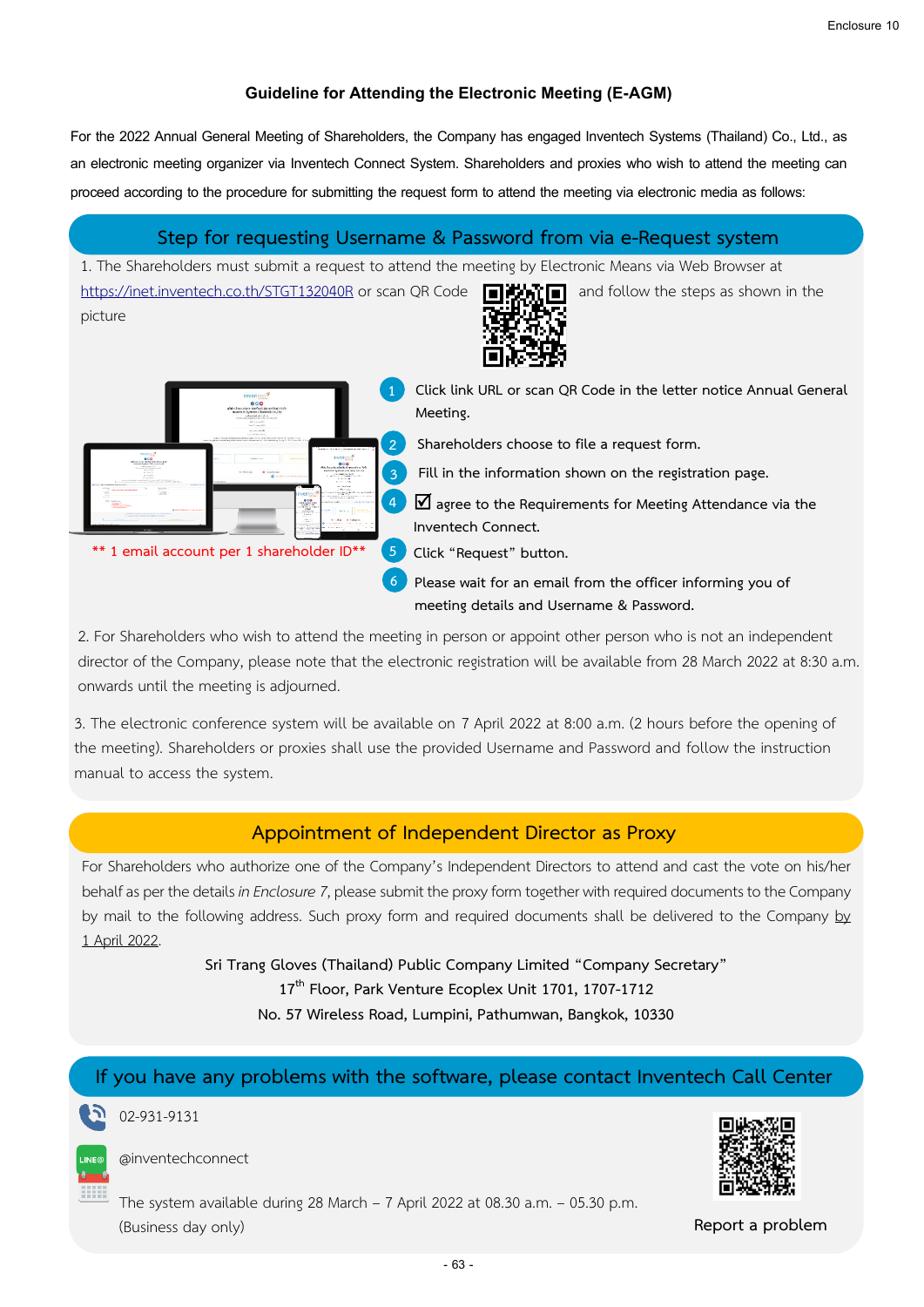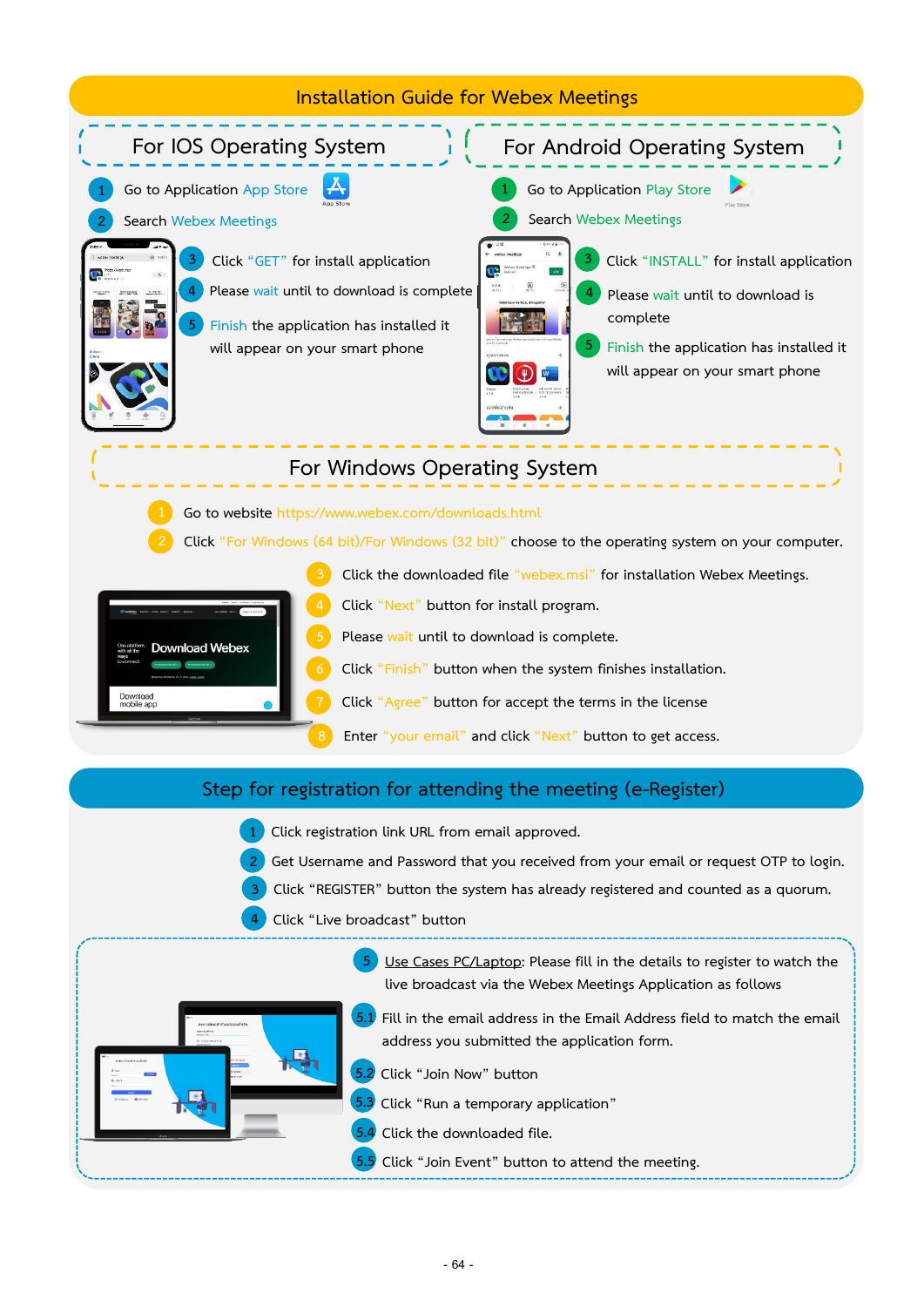

**be equal to not voting, or your vote will be determined by the agenda result) Shareholders can conduct a review of the votes on an agenda basis. When the voting results are closed.**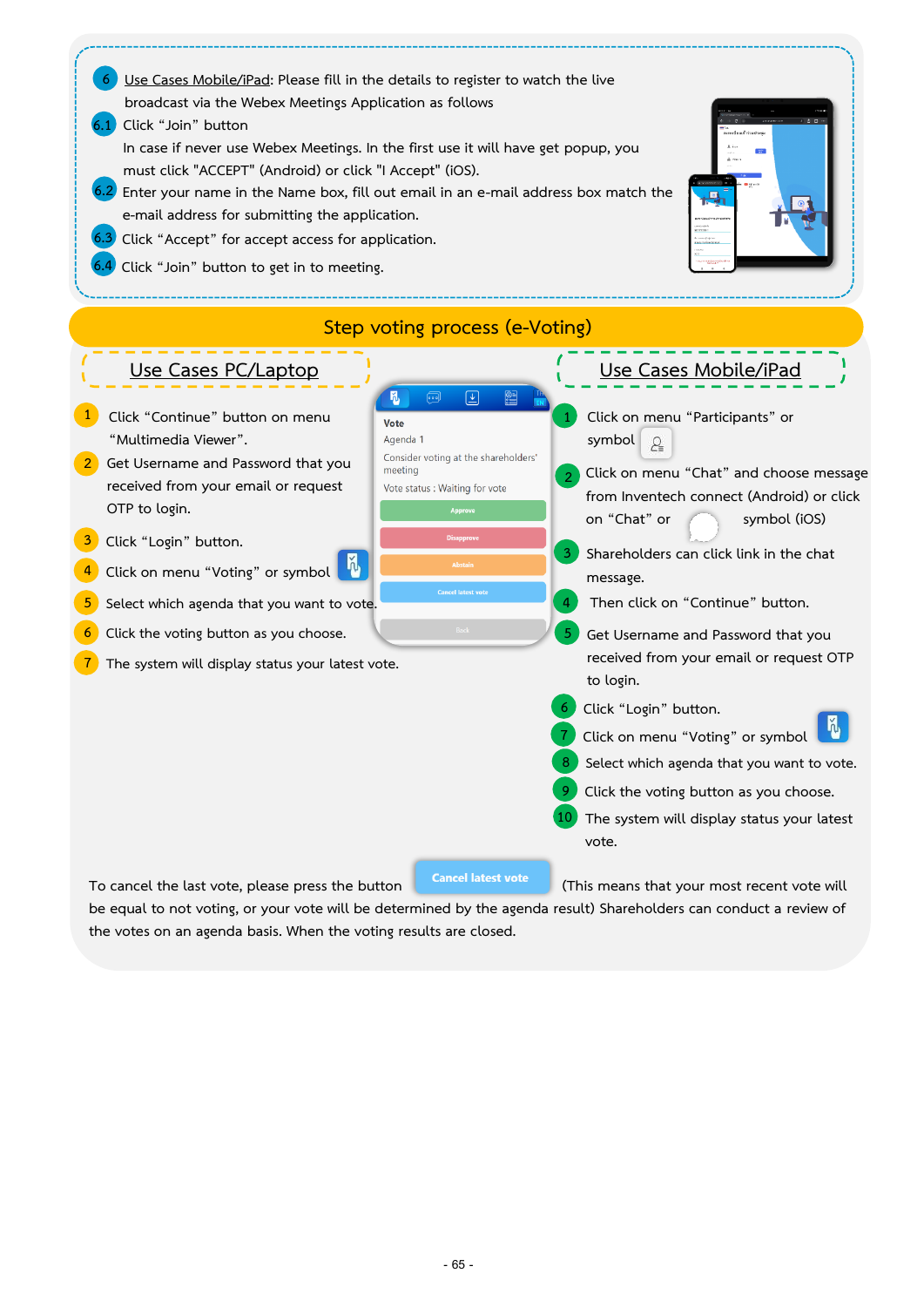## **Step to ask questions via Inventech Connect**



#### **Click "Ask a question" on menu or symbol**



- **Click when agence that you want to Select which agenda that you want to ask.**
	- **Type the question then click "Send"**

#### **Installation Guide for Webex Meetings and How to use Inventech Connect**



**Note Operation of the electronic conferencing system and Inventech Connect systems. Check internet of shareholder or proxy include equipment and/or program that can use for best performance. Please use equipment and/or program as the follows to use systems.**

**1. Internet speed requirements**

- **- High-Definition Video: Must be have internet speed at 2.5 Mbps (Speed internet that recommend).**
- **- High Quality Video: Must be have internet speed at 1.0 Mbps.**
- **- Standard Quality Video : Must be have internet speed at 0.5 Mbps.**
- **2. Equipment requirements.**
	- **- Smartphone/Tablet that use IOS or android OS.**
	- **- PC/Laptop that use Windows or Mac OS.**
- **3. Requirement Browser Firefox or Chrome (Recommend) or Safari**